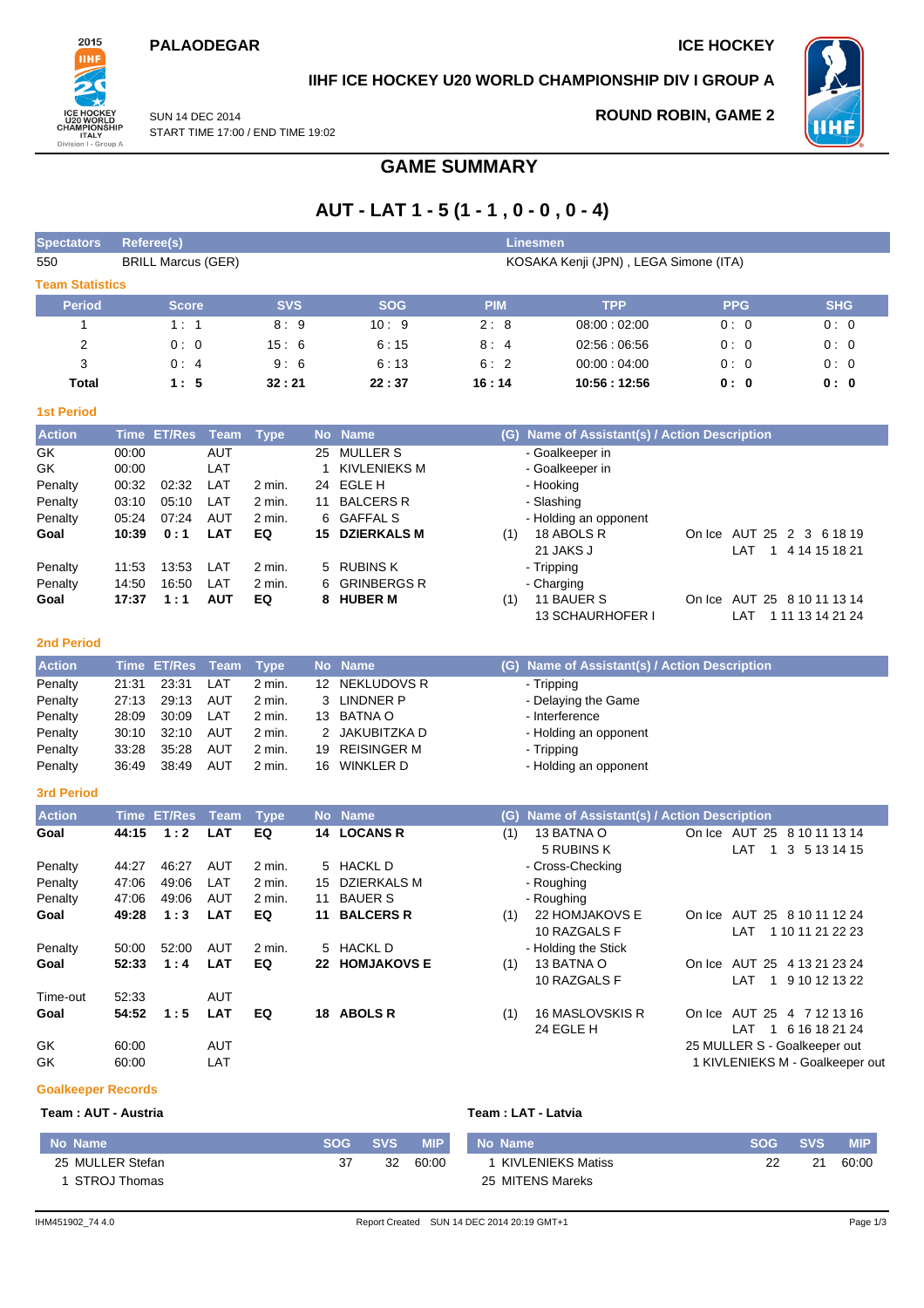### **PALAODEGAR ICE HOCKEY**

WHF



### **IIHF ICE HOCKEY U20 WORLD CHAMPIONSHIP DIV I GROUP A**

SUN 14 DEC 2014 START TIME 17:00 / END TIME 19:02

### **ROUND ROBIN, GAME 2**



| Head Coach: BADER Roger |                             |          |             |          |                |                |          |                |        | <b>Shots on Goal</b> |                |                |                        |             |
|-------------------------|-----------------------------|----------|-------------|----------|----------------|----------------|----------|----------------|--------|----------------------|----------------|----------------|------------------------|-------------|
| <b>No Pos</b>           | <b>Name</b>                 | G        | A           | P        | <b>PIM</b>     | $FO+$          | FO-      | $FO+/-$        | FO%    |                      | $\overline{2}$ | 3 <sup>2</sup> | <b>TS</b><br><b>OT</b> | $+/-$       |
| 4 D                     | <b>HRDINA Stefan</b>        | 0        | 0           | $\Omega$ | 0              | 0              | 0        | 0              | 0.00   | 0                    | 0              | $\Omega$       | $\Omega$               | $-2$        |
| 6 F                     | <b>GAFFAL Stefan</b>        | 0        | $\Omega$    | $\Omega$ | $\overline{2}$ | 3              | 2        | 1              | 60.00  | 0                    | 0              |                |                        | $-1$        |
| F<br>9                  | WUKOVITS Ali (BP)           | 0        | 0           | $\Omega$ | 0              | 5              | 2        | 3              | 71.43  |                      | 0              | 0              |                        | 0           |
| 12 D                    | <b>VALLANT Thomas</b>       | 0        | 0           | $\Omega$ | 0              | 0              | $\Omega$ | 0              | 0.00   |                      | 0              |                | $\mathbf 2$            | $-2$        |
| 19 F                    | <b>REISINGER Maximilian</b> | 0        | 0           | 0        | $\overline{2}$ | $\mathbf{1}$   | 0        | 1              | 100.00 | $\overline{2}$       | 0              | 0              | $\overline{2}$         | $-1$        |
| 2 D                     | <b>JAKUBITZKA Daniel</b>    | 0        | 0           | 0        | $\overline{c}$ | 0              | 0        | 0              | 0.00   | 0                    |                | 0              |                        | $-1$        |
| 3 D                     | LINDNER Philipp +A          | 0        | 0           | 0        | $\overline{2}$ | 0              | 0        | 0              | 0.00   |                      | 0              | $\Omega$       |                        | $-1$        |
| 16 F                    | <b>WINKLER Dario</b>        | 0        | $\Omega$    | 0        | $\overline{c}$ | $\overline{c}$ | 0        | $\overline{2}$ | 100.00 | $\Omega$             |                | 0              |                        | $-1$        |
| 18 F                    | RICHTER Marco +C            | 0        | 0           | 0        | $\mathbf 0$    | 3              | 6        | $-3$           | 33.33  | 0                    | 2              |                | 3                      | $-1$        |
| 21 F                    | <b>HAUDUM Lukas</b>         | 0        | 0           | $\Omega$ | $\Omega$       | 1              | 0        | 1              | 100.00 | $\Omega$             |                | $\Omega$       |                        | $-1$        |
| 8 F                     | <b>HUBER Mario</b>          |          | 0           |          | 0              | 4              | 7        | $-3$           | 36.36  | 2                    | 0              |                | 3                      | $-1$        |
| F<br>10 <sup>°</sup>    | <b>GELFANOV Ruslan</b>      | 0        | 0           | 0        | 0              | 0              | 0        | 0              | 0.00   |                      | 0              | 0              |                        | -1          |
| 11 F                    | BAUER Sascha +A             | 0        |             |          | $\overline{2}$ | 0              | 0        | 0              | 0.00   |                      | 0              | 0              |                        | $-1$        |
| D<br>13                 | SCHAURHOFER Ivan            | 0        |             |          | 0              | 1              | 0        | 1              | 100.00 | 0                    | 1              | $\Omega$       |                        | $-2$        |
| 14 D                    | <b>KIRCHSCHLAGER Erik</b>   | $\Omega$ | $\Omega$    | $\Omega$ | $\Omega$       | $\mathbf 0$    | $\Omega$ | 0              | 0.00   | 1                    | 0              | $\Omega$       | 1                      | $\mathbf 0$ |
| 5 D                     | <b>HACKL Dominic</b>        | 0        | $\Omega$    | 0        | 4              | 0              | 0        | 0              | 0.00   | 0                    | 0              |                | 1                      | 0           |
| 7<br>D                  | <b>SCHNETZER Ramon</b>      | 0        | 0           | $\Omega$ | 0              | 0              | 0        | 0              | 0.00   | 0                    | 0              | $\Omega$       | 0                      | $-1$        |
| 22 F                    | <b>BALTRAM Florian</b>      | 0        | $\Omega$    | $\Omega$ | $\Omega$       | $\Omega$       | $\Omega$ | 0              | 0.00   | 0                    | 0              | $\Omega$       | $\Omega$               | 0           |
| 23 F                    | <b>PUNTUS Damon</b>         | 0        | 0           | 0        | 0              | 0              | 0        | 0              | 0.00   | 0                    | 0              |                | 1                      | $-1$        |
| 24 F                    | <b>KAINZ Lukas</b>          | 0        | $\mathbf 0$ | $\Omega$ | 0              | $\overline{2}$ | 4        | $-2$           | 33.33  | 0                    | 0              | $\Omega$       | 0                      | $-2$        |
| 1 GK                    | <b>STROJ Thomas</b>         | 0        | 0           | 0        | 0              |                |          |                |        | 0                    | 0              | 0              | 0                      |             |
| 25 GK                   | <b>MULLER Stefan</b>        | 0        | 0           | 0        | 0              |                |          |                |        | 0                    | 0              | 0              | 0                      |             |
| <b>Total</b>            |                             | 1        | 2           | 3        | 16             | 22             | 21       | 1              | 51.16  | 10                   | 6              | 6              | 22                     |             |

#### **Team : LAT (red) Head Coach :** ANKIPANS Girts **Shots on Goal**<br> **Shots on Goal**<br> **Shots on Goal**<br> **Shots on Goal**<br> **Shots on Goal No Pos Name G A P PIM FO+ FO- FO+/- FO% 1 2 3 OT TS +/-** 3 D CUKSTE Karlis 0 0 0 0 0 0 0 0.00 0 0 0 0 +1 5 D RUBINS Kristians 0 1 1 2 0 0 0 0.00 0 0 1 1 +1 SPRUKTS Gatis 6 0 0 0 0 0 0 0 0 0 0 0 0 0 0 0 0 1 0 0 1 0 0 1 0 0 1 0 0 1 0 0 1 0 0 1 0 0 1 0 0 1 0 0 1 0 0 1 0 13 F BATNA Oskars +C 0 2 2 2 6 5 1 54.55 1 2 0 3 +1 24 F EGLE Haralds +A 0 1 1 2 0 0 0 0.00 1 2 2 5 0 9 D PONOMARENKO Maksims <br>
10 F RAZGALS Frenks <br>
10 F RAZGALS Frenks <br>
2 2 0 0 1 -1 0.00 2 0 0 2 +2 10 F RAZGALS Frenks 0 2 2 0 0 1 -1 0.00 2 0 0 2 +2 11 F BALCERS Rudolfs 1 0 1 2 0 0 0 0.00 0 1 1 2 0 12 F NEKLUDOVS Romans 0 0 0 0 2 0 0 0 0 0 0 0 1 0 1 +1<br>22 F HOMJAKOVS Edgars 1 1 2 0 5 4 1 55.56 1 0 1 2 +2 HOMJAKOVS Edgars 1 1 1 2 0 5 4 1 55.56 1 0 1 4 D BINDULIS Kristofers 0 0 0 0 0 0 0 0.00 0 0 0 0 +1 15 F DZIERKALS Martins 1 0 1 2 0 0 0 0.00 2 1 1 4 +2<br>16 F MASLOVSKIS Rudolfs 1 0 1 1 0 1 1 0 1 0 50.00 1 2 3 6 +1 16 F MASLOVSKIS Rudolfs 0 1 1 0 1 1 0 50.00 1 2 3 6 +1 18 F ABOLS Rodrigo 1 1 1 2 0 7 6 1 53.85 1 1 1 3 +2<br>21 D JAKS Janis 20 1 1 0 0 0 0 0 0 0 0 1 0 1 +2 21 D JAKS Janis 0 1 1 0 0 0 0 0.00 0 1 0 1 +2 0 6 D GRINBERGS Ralfs +A 0 0 0 0 2 0 0 0 0 0 0 0 0 0 0 0 0 0 +1<br>14 F LOCANS Roberts (BP) 1 0 1 0 1 2 -1 33.33 0 1 2 3 +1 14 F LOCANS Roberts (BP) 1 0 1 0 1 2 -1 33.33 0 1 2 3 +1<br>17 F BIRZITIS Bruno 1 0 0 0 0 0 0 0 0 0 0 0 0 1 1 0 17 F BIRZITIS Bruno 0 0 0 0 0 0 0 0.00 0 0 1 1 0 19 F IGNATOVICS Ruslans<br>
23 D ZILE Kristaps<br>
23 D ZILE Kristaps<br>
23 D ZILE Kristaps 23 D ZILE Kristaps 0 0 0 0 0 0 0 0.00 0 0 0 0 +1 1 GK KIVLENIEKS Matiss 0 0 0 0 0 0 0 0 25 GK MITENS Mareks 0 0 0 0 0 0 0 0 **Total 5 10 15 14 21 22 -1 48.84 9 15 13 37**